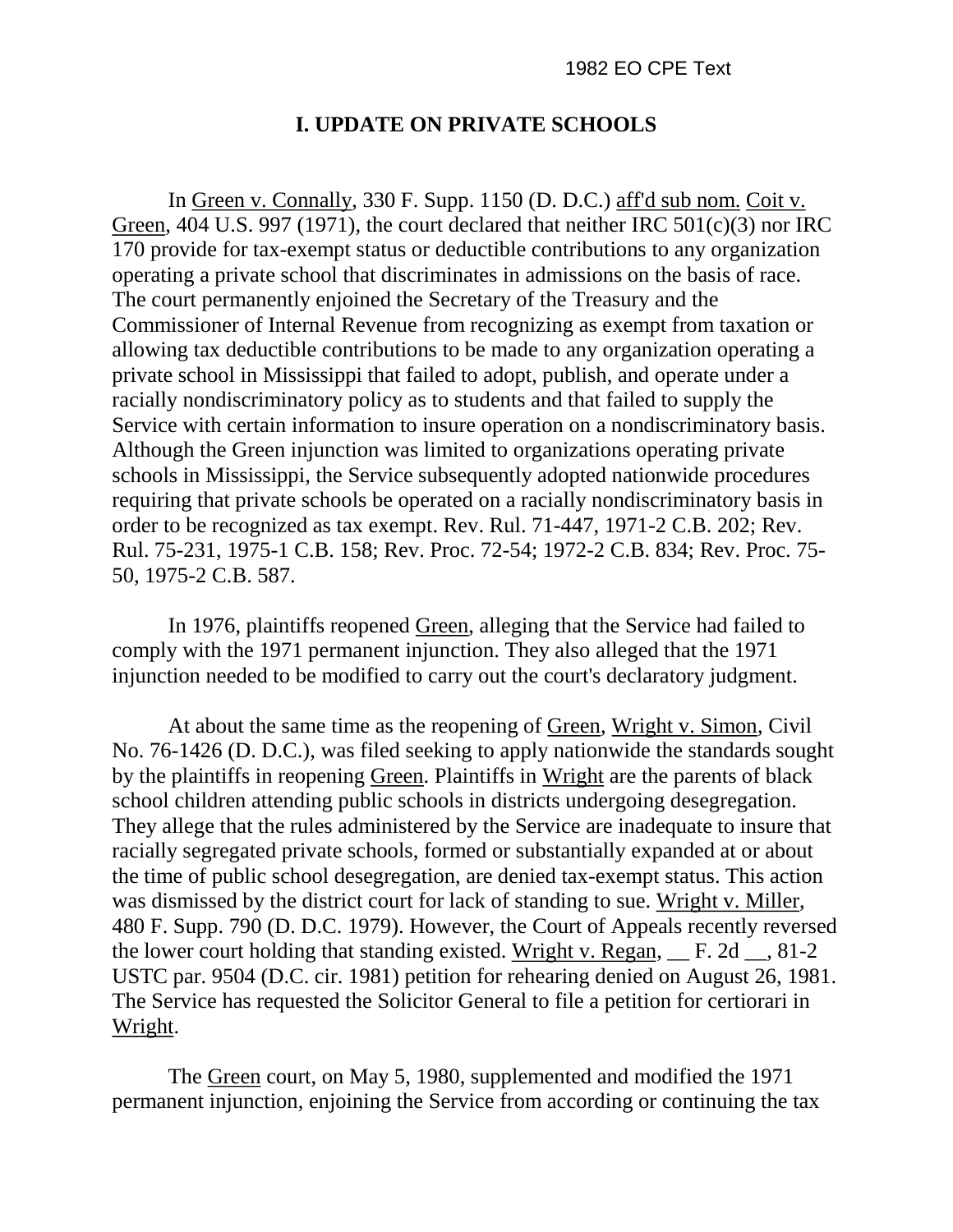exempt status of all Mississippi private schools or the organizations that operate them, including churches, where the schools have been determined, in an adversary or administrative proceeding, to be racially discriminatory or were established or expanded at or about the time of public school desegregation and cannot demonstrate that they do not racially discriminate.

In carrying out the court's revised injunction in Green, the Service notified five organizations operating private schools in Mississippi that the tax-exempt status of each was revoked. Announcement 81-142, 1981-37 I.R.B. 102. The Service also requested information from several churches operating private schools in Mississippi to determine whether the schools are operated in a racially nondiscriminatory manner. By its order dated May 14, 1981, the court granted intervention to the Clarksdale Baptist Church in Green v. Regan.

As a result of motions filed by plaintiffs, the Government, and Clarksdale Baptist Church, proceedings are currently being undertaken before the district court to determine whether the revised injunctive orders should be modified to take into account First Amendment objections raised by the intervening church and the other churches from whom the Service has requested information. It is possible that as a result of these proceedings, the Service may be further enjoined to revoke the tax-exempt status of some churches.

As a result of the Court of Appeals finding the standing in Wright, it is also possible that the Service may be further enjoined to apply rules similar to those in Green which could result in the loss of tax-exempt status to organizations operating private schools in states other than Mississippi.

On October 13, 1981, the U.S. Supreme Court granted certiorari in the cases of Goldsboro Christian Schools, Inc. v. U.S. and Bob Jones University v. U.S. The Court also consolidated the cases for argument. Based on an interpretation of the Bible that it purports to follow, Goldsboro maintains a racially discriminatory admissions policy. Bob Jones University, based upon religious doctrine, maintains a racially restrictive admissions policy and a policy forbidding interracial dating and interracial marriage.

With respect to schools outside of Mississippi, the Service is examining only those where complaints are received or where there is some knowledge by the Service that the school is operating in a discriminatory manner. In examining these schools and reviewing applications for recognition of tax-exempt status from schools outside of Mississippi, the Service is applying the standard that was used